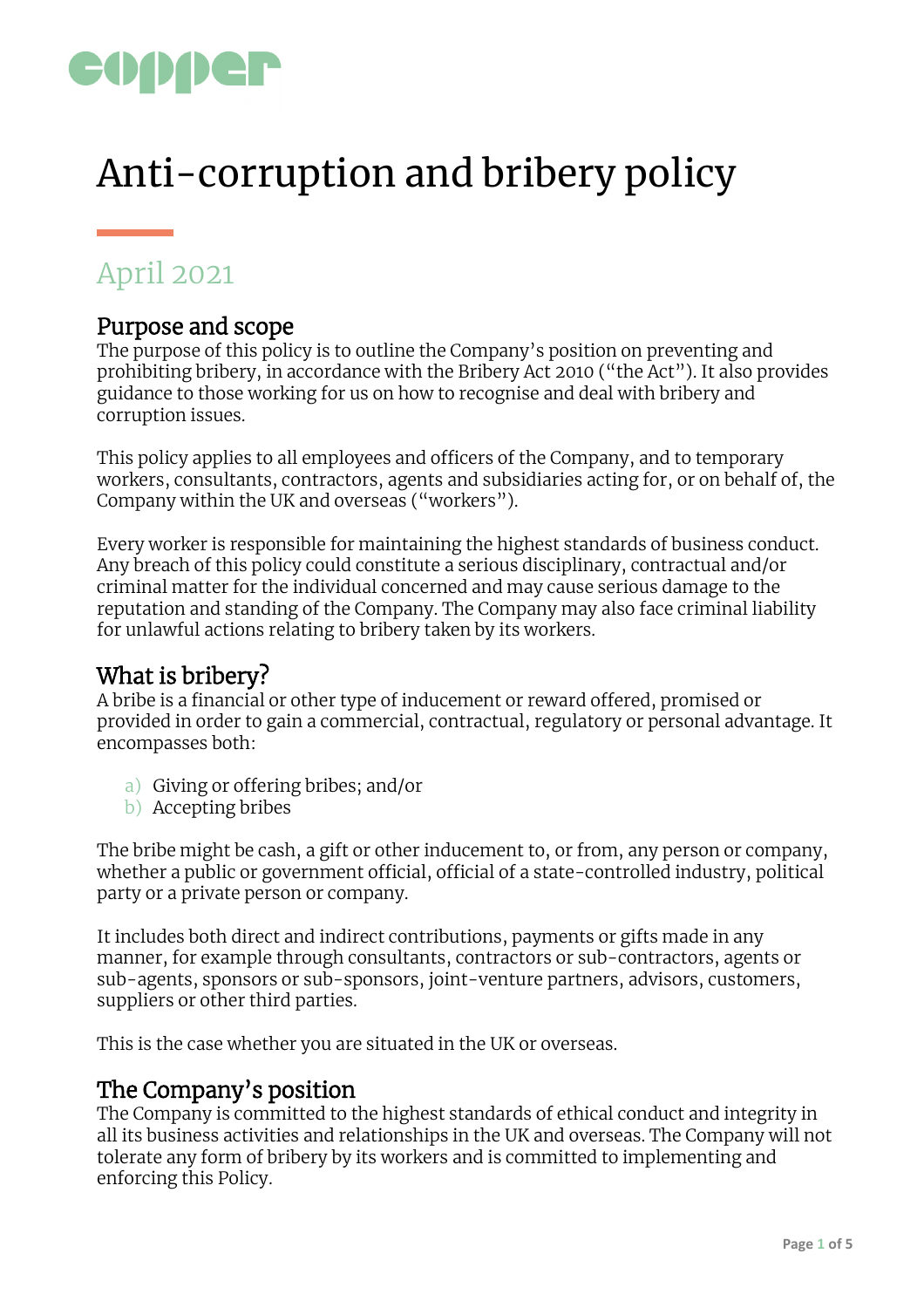# What is prohibited?

You must not engage in any activity that might lead to a breach of this policy. In particular, the following is prohibited:

#### Offering bribes

You must not offer, promise or give:

- a payment, gift or hospitality with the expectation or hope that a business advantage will be received, or to reward a business advantage already given; and/or
- a payment, gift or hospitality to a government official, agent or representative to "facilitate" or expedite a routine procedure.

#### Accepting bribes

You must not accept:

- payment from a third party that you know or suspect is offered with the expectation that the Company will obtain a business advantage; and/or
- a gift or hospitality from a third party if you know or suspect is offered or provided with an expectation that a business advantage will be provided by the Company in return.

#### Threats or retaliation

Finally, you must not threaten or retaliate against another worker who has refused to commit a bribery offence or who has raised concerns under this policy.

#### Risk areas

Copper has carried out a risk assessment of potential risks under bribery and corruption, but have deemed the risk to Copper as low. Please see risk assessment here Copper\H&S\Risk Assessments.

#### Gifts, hospitality and promotional activity

The Company permits corporate entertainment, gifts, hospitality and promotional expenditure provided that they are arranged in good faith and demonstrate a clear business objective.

The Company will authorise only reasonable, appropriate and proportionate entertainment and promotional expenditure, according to the nature of the business relationship.

The Company will not approve business entertainment where it considers that a conflict of interest may arise or where it could be perceived that undue influence or a particular business benefit was being sought (for example, prior to a tendering exercise).

Any gifts, rewards or entertainment received or offered from clients, public officials, suppliers or other business contacts should be reported to your line manager. In certain circumstances, you may be asked to return gifts to the sender or refuse the entertainment where it could lead to a breach of this Policy. As a general rule, small tokens of appreciation, such as flowers or a bottle of wine, may be retained by workers.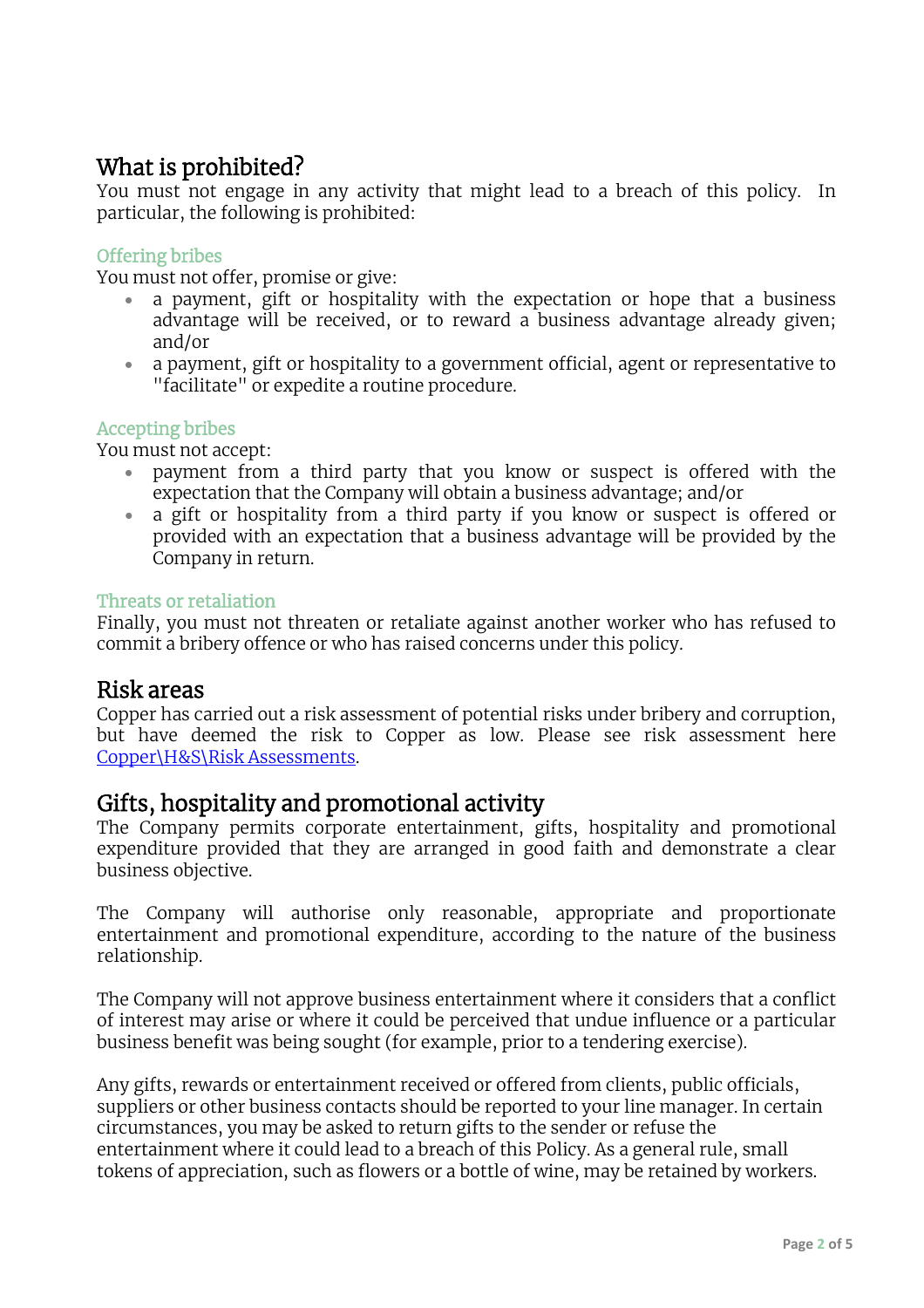If you wish to provide gifts to suppliers, clients or other business contacts, prior written approval is required. Details of the intended recipients, reasons for the gift and business objective must be supplied. Such gifts will be authorised only in limited circumstances.

### Facilitation Payments

The Company does not make, and will not accept, facilitation payments. Facilitation payments are usually small, unofficial payments made to secure or speed up a routine government action by a government official.

You are therefore prohibited from making or accepting any facilitation payments and must avoid any activity that might lead to, or suggest, that a facilitation payment will be made or accepted by the Company.

If you have any suspicions, concerns or queries regarding a payment you should report immediately to your line manager or a Director. See Reporting Bribery or Suspected Bribery below.

#### Donations

The Company only makes charitable donations that are legal and ethical under local laws and practices. No donation must be offered or made without the prior approval of a Director.

The Company may also support fundraising events involving employees.

# Record-keeping

To help prevent corruption and bribery in accordance with this Policy you must:

- Declare and keep a written record of all hospitality or gifts accepted or offered.
- Submit expenses relating to hospitality or gifts in accordance with the Company expenses policy.
- Accurately create and maintain accounts, invoices, payment transactions and all other documents and records relating to dealings with third parties, contracts or other business activities involving clients, suppliers, public officials or other business contacts. Accounts should not be kept off the record", to facilitate or conceal improper payments.
- Take and keep records of any due diligence undertaken prior to entering into any contract, arrangement or relationship with a potential supplier of services.

#### Reporting bribery or suspected bribery

You must notify your line manager or a Director if you believe or suspect that a breach of this policy has occurred, or may occur in the future.

You are encouraged to raise concerns about any issues or suspicions under this Policy at the earliest possible stage. If you are uncertain as to whether a particular act breaches this Policy, or if you have any other queries, these should be raised with your line manager or a Director.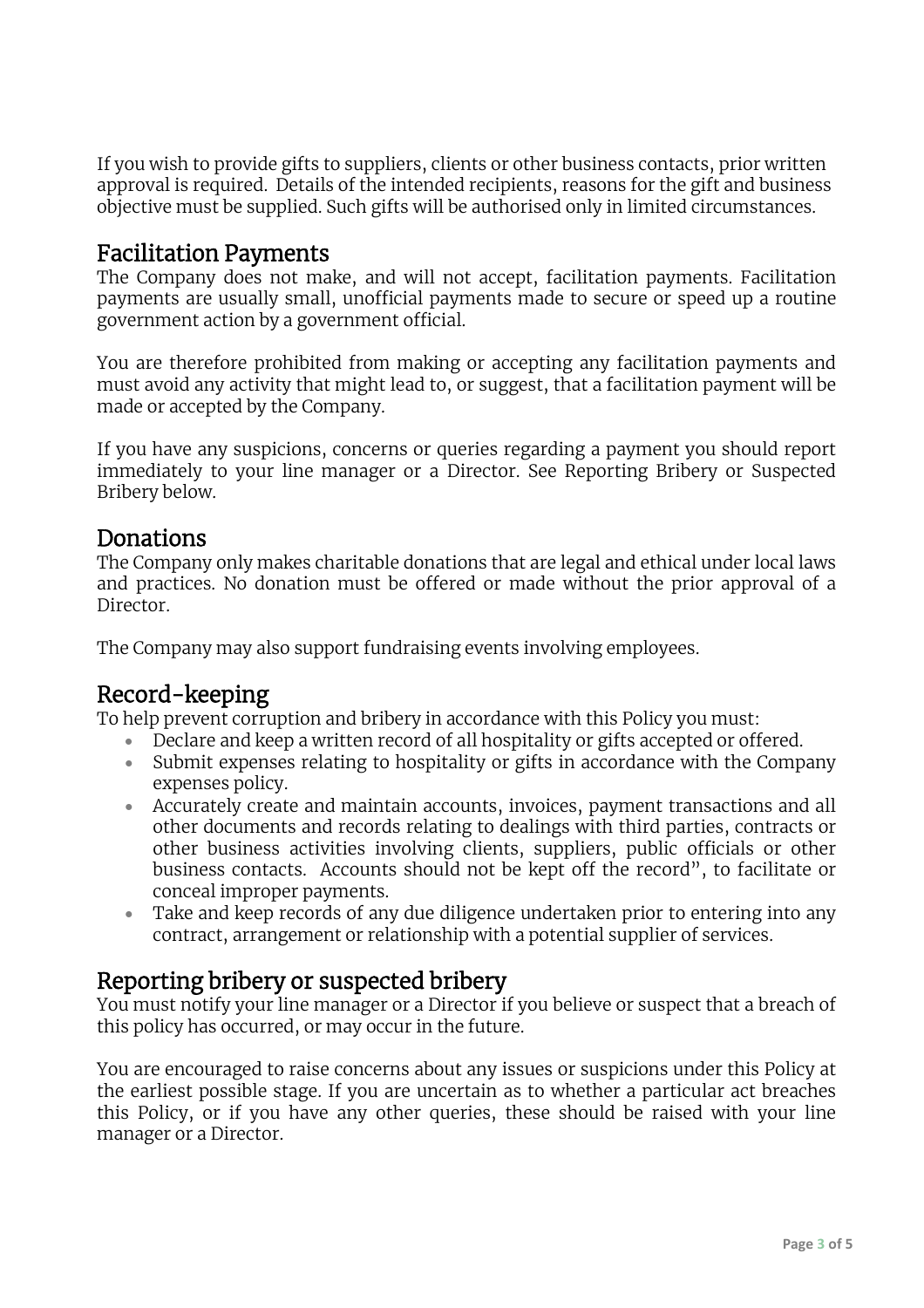If your concerns are not addressed at this stage you should follow the procedure set out in the Company's Whistleblowing Policy.

Examples of issues that should be reported include:

- any suspected or actual attempts at bribery;
- concerns that other workers may be being bribed; or
- concerns that other workers may be bribing third parties, such as clients or government officials.

#### If you are offered a bribe

If you are offered a bribe by a third party, are asked to make a bribe, suspect that this may happen in the future, or believe that you are a victim of another form of unlawful activity, this should be reported to your line manager or a Director as soon as possible.

#### Protection

The Company is committed to ensuring no one suffers any detrimental treatment as a result of refusing to take part in bribery or corruption, or because of reporting in good faith their suspicion that an actual or potential bribery or other corruption offence has taken place, or may take place in the future.

If you believe that you have suffered any such treatment, you should inform your line manager or a Director immediately. If the matter is not remedied, and you are an employee, you should raise it formally using the Company's Grievance Procedure.

#### Anti-corruption and bribery training and communication

Training on this policy forms part of the induction process for all workers. All existing workers will receive training relevant to them on how to implement this policy and adhere to it.

The Company will communicate its anti-bribery measures to you as appropriate. In addition the Company's zero-tolerance approach to bribery and corruption will be communicated to all suppliers, contractors and business partners at the outset of our business relationship with them and as appropriate thereafter.

### Breach of this Policy

You must read, understand and comply with this policy (and any future policy updates that may be issued from time to time by the Company).

Any breach of this policy may lead to disciplinary action, which could result in dismissal for gross misconduct. Please refer to the Company's Disciplinary & Dismissal Policy.

Any instruction to cover up wrongdoing is also a disciplinary offence. If told not to raise or pursue any concern, even by a person in authority such as a manager, you should not agree to remain silent. Please refer to Reporting Bribery or Suspected Wrongdoing above or follow the procedure under the Whistleblowing Policy.

Contractual relationships with other parties may also be terminated should they breach this policy.